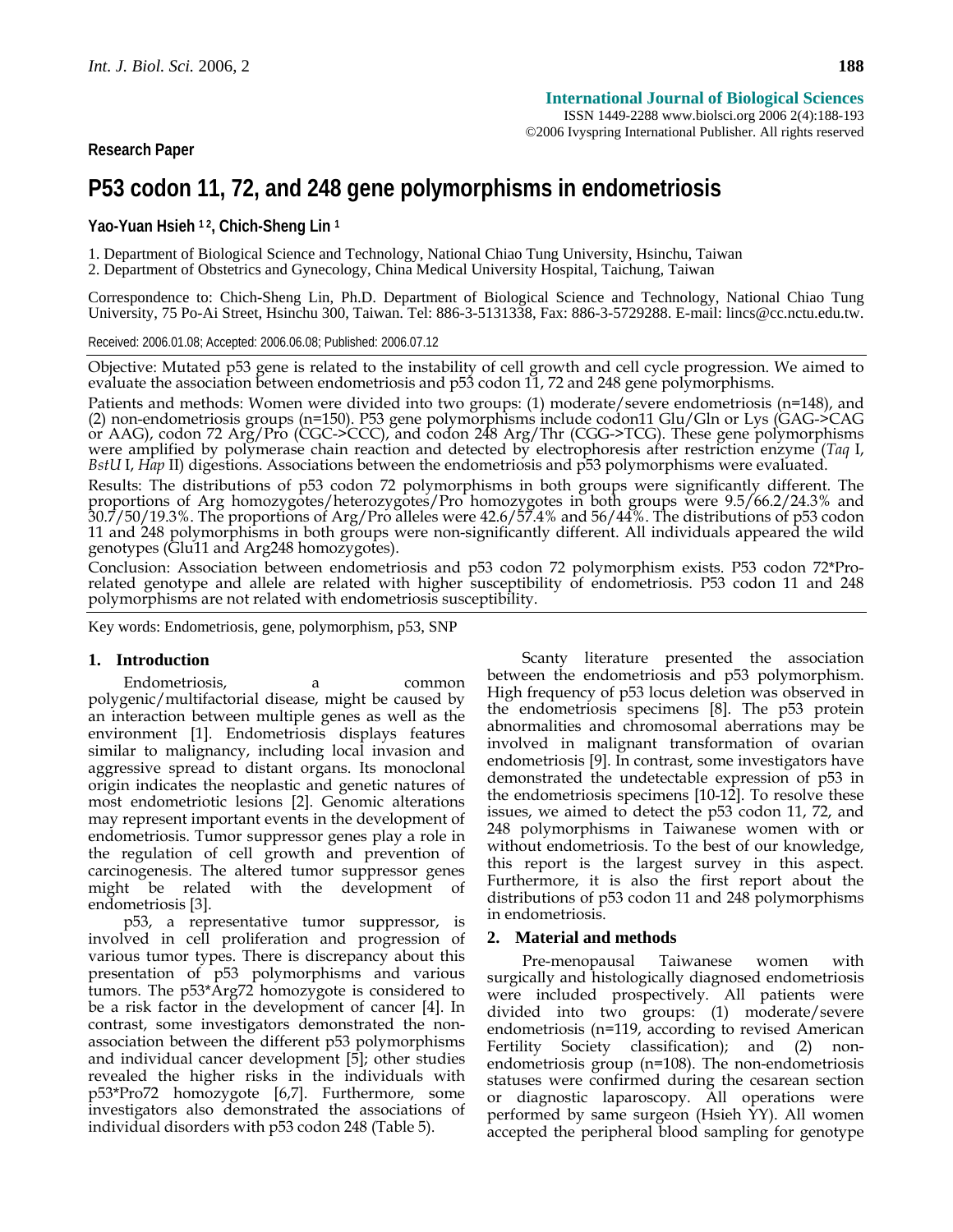analyses. There were non-significant differences between both groups in age, weight, and height. The experiment was approved by Ethical Committee and Institutional Review Board of the China Medical University Hospital. Informed consent was signed by all the women who donated their blood.

The genomic DNA was prepared from peripheral blood leukocytes by use of a genomic DNA isolation kit (Blossom, Taipei, Taiwan). A total of 50 ng genomic DNA was mixed with 20 pmol of each polymerase chain reaction (PCR) primer in a total volume of 25 μl containing 10 mM Tris-HCL pH 8.3, 50 mM potassium chloride, 2.0 mM magnesium chloride, 0.2 mM each deoxyribonucleotide triphosphate, and 1 U DNA polymerase (Amplitag; Perkin-Elmer, Foster City, CA, USA).

The primer Pro72 was designed for p53 codon 72 in proline (Pro) form and Arg72 for arginine (Arg) form, according to the procedure described by Storey *et al*. [4]. P53codon 11 and 248 gene polymorphisms were determined according as the modified conditions of previous reports [13]. The SNP information for the genes involved was obtained through internet (http://www.ncbi.nlm.nih.gov/LocusLink/). The PCR conditions and restriction digestion of each SNP were listed in Table 1. The PCR amplification was performed in a programmable thermal cycler GenAmp PCR system 2400 (Perkin Elmer Applied Biosystems, Foster City, CA, USA). After PCR amplification, the individual gene polymorphisms were analyzed by gel electrophoresis of the PCR products after restriction enzyme digestions (New England Biolabs, Inc, Beverly, MA). The primer sequences, PCR conditions and related base pairs for the wild and mutant types were listed in Table 1.

Genotypes and allelic frequencies for p53 codon 11, 72 and 248 gene polymorphisms in both groups were compared. Correlations of these gene polymorphisms and endometriosis were evaluated. Allelic frequencies are expressed as a percentage of the total number of alleles. The SAS package (Version 8.1, SAS Institute Inc., Cary, North Carolina, USA) with χ<sup>2</sup> test was utilized for statistical analyses. A *p*value of <.05 was considered statistically significant.

# **3. Results**

Genotype proportions of different p53 codon 11 gene polymorphisms in both groups were nonsignificantly different (Table 2). All individuals appeared the wild genotype (Glu11) and allele. Proportions of p53\*Glu homozygote/heterozygote (Glu/Gln, Glu/Lys)/Gln or Lys homozygote in both groups were: (1) 100/0/0% and (2) 100/0/0%, respectively. The proportions of Glu/Gln/Lys alleles in both groups were all 100/0/0%. There was no mutated genotype (p53 codon 11\*Glu/Glu, Glu/Lys, Glu/Gln, Lys/Lys) observed in all individuals.

In contrast, the proportions of different p53 codon 72 genotypes in both groups were significantly different. The proportions of Arg homozygote/heterozygote/Pro homozygote in endometriosis and non-endometriosis populations were 9.5/66.2/24.3% and 30.7/50/19.3%, respectively (*p*-value=0.0001, Table 3). The distributions of Arg/Pro alleles in both groups were 42.6/57.4% and 56/44%, respectively (*p*-value=0.001, Table 3). There were increased numbers of Pro-related genotype (Pro homozygote and Arg/Pro heterozygote) and allele in endometriosis group compared to non-endometriosis group. It suggested the correlations between the Pro72 and endometriosis.

Genotype proportions of p53 codon 248 polymorphisms in both groups were also nonsignificantly different (Table 4). Proportions of p53 codon 248\*Arg homozygote/heterozygote (Arg/Trp, Arg/Gln)/Trp or Gln homozygotes in both groups were: (1) 100/0/0% and (2) 100/0/0%, respectively. The proportions of Arg/Trp/Gln alleles in both groups were all 100/0/0% (Table 4). All individuals in both groups appear the wild (Arg248) genotype and allele. There was no mutated genotype (Trp, Gln) for p53 codon 248 observed in all individuals.

## **4. Discussion**

Endometriosis is a common disorder in women, but its etiology remains unclear. The prevalence of endometriosis is 10% in the general population [14] and as high as 30-40% in infertile women [15]. Some heritable genetic defects might contribute to the development of endometriosis [16]. Somatic genetic alterations have been identified in endometriotic lesions, which might be related to its initiation and progression [17]. Kosugi *et al.* [18] demonstrated the increased heterogeneity and aneuploidy of chromosome 17 in endometriosis specimen. Because p53 is located in chromosome 17, the chromosome 17 aneuploidy might impair the function of p53, which influences the further progression of endometriosis.

The p53 gene and its encoded protein are related with the regulation of cell cycle, cellular growth, and apoptosis. It is a gatekeeper or guardian of the cell division [19]. The p53 mutations are associated with instability of cell development and cycle progression [20]. The wild-type p53 protein is a DNA-binding transcription factor that activates other tumor suppressor genes (e.g., p21, MDM2, GADD45, Bax), that are required for the regulation of cell cycle progression or apoptosis in response to DNA damage [21]. Alterations of p53 are related to the induction of apoptosis in malignant tumors.

Individuals lacking functional p53 might be associated with tumor development. Abnormal p53 presentation has been observed in some tumor specimens, including the cervical carcinoma [22], ovarian carcinoma [23], bladder cancer [24], prostate cancer [25], hepatoma [7], gastric cancer [26], lung cancer [7], brain tumor [27], esophageal carcinoma [28], breast cancer [29], lymphoma [30], etc. Mutated p53 gene or malfunctioned p53 protein has often observed in patients with most types of malignancies [20].

Single nucleotide polymorphisms (SNPs) provide a new way for the identification of complex gene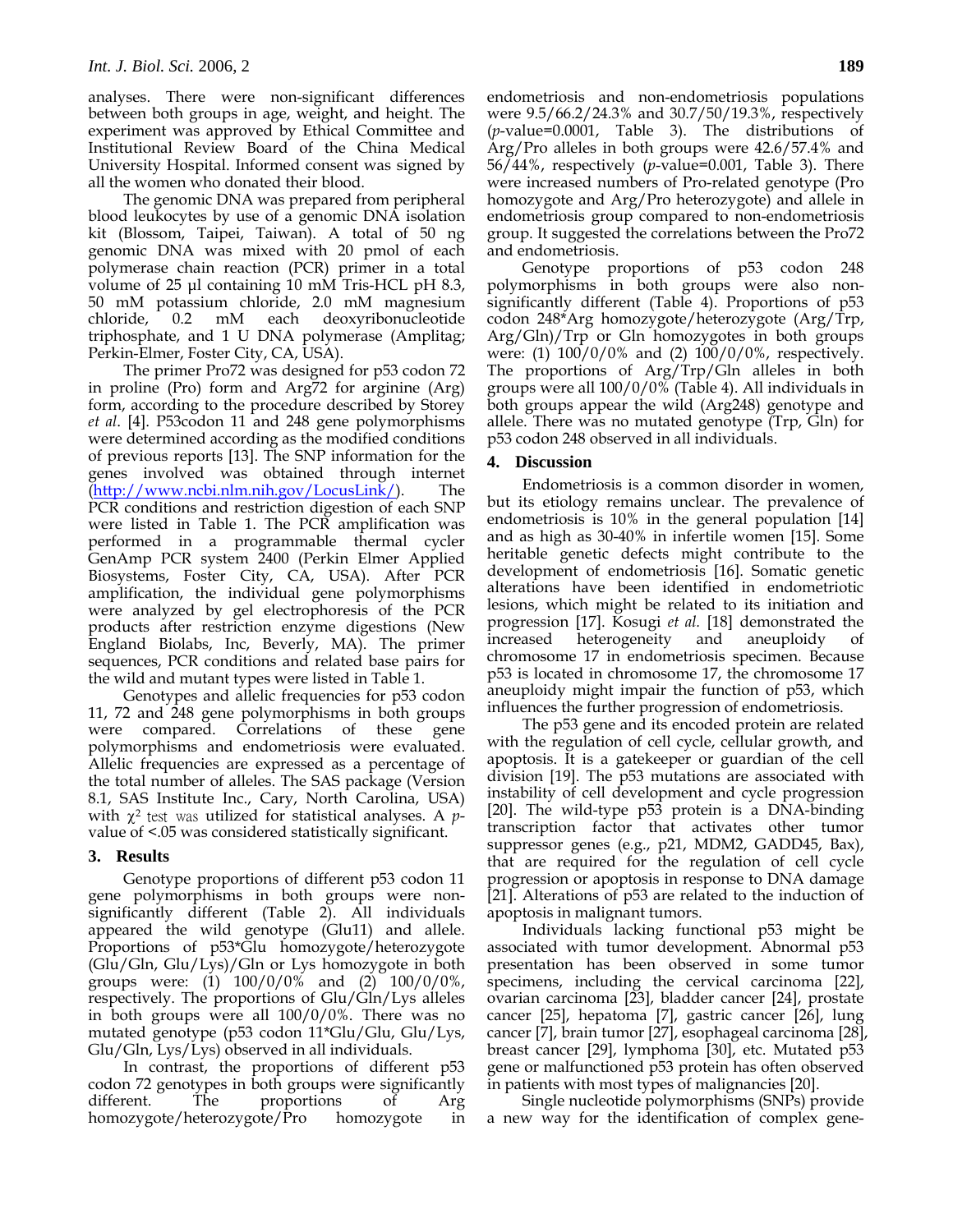associated diseases such as endometriosis. Tumor suppressor-related SNPs might directly or indirectly affect tumor progression as well as the further interruption of cell cycles. Allelic polymorphisms that occur in the regulatory regions of these tumor suppressor genes are closely associated with malignant changes. Reviewing MEDLINE database, we observed the correlation of numerous p53 gene polymorphisms with individual diseases (Table 5). However, few investigators demonstrated their correlation with endometriosis.

In fact, there are discrepancies about the distribution of p53 polymorphism in different malignancy. The p53 Arg72 homozygote is a significant risk factor in the development of invasive form of human papilloma virus-associated cancers [4]. In contrast, some investigators demonstrated the nonassociation between the cervical cancer and different p53 polymorphisms [5]. Furthermore, some reports even revealed that Pro72 homozygote is a risk factor of lung and hepatocellular carcinoma [7]. In the study of lung carcinoma, Wang *et al.* [35] found those patients with p53 Arg72 or Pro72 homozygous had worse prognoses compared with those with the heterozygous form.

Recently, Omori *et al.* [31] demonstrated that the non-association between the endometriosis and p53 codon 72 polymorphism. In their study, the proportions of Arg homozygotes/heterozygotes/Pro homozygotes in endometriosis and control groups were 35.2/48.6%/16.2% and 39.4/41.7/18.9 %, respectively. We can see their controls' distributions were compatible with ours. However, the percentage in endometriosis individuals is different from that of ours. This discrepancy may be due to the different endometriosis staging or racial variation. In this series, we observed that Arg72 homozygote is related with lower susceptibility of endometriosis development. The Pro forms of codon 72 in p53 (Pro homozygotes or heterozygotes) are related with the higher susceptibility of endometriosis development. Our finding was compatible with Wang *et al.* [7] and Yu *et al.* [6], who demonstrated the association between the Pro homozygotes and lung or hepatocellular carcinoma. Combined these above studies, it suggested the dominant p53\* Pro forms is associated with the development of endometriosis in Taiwanese population.

Most cancer-related mutations of p53 are clustered in the four so-called 'hot spots', codon 175, 248, 273 and 281/282 [32]. Numerous reports presented the correlation statuses of p53 codon 248 polymorphism and individual diseases (Table 5). In this study, we noted the mutated somatic mutation of p53 condon 11 and 248 could not be observed in the peripheral lymphocytes from endometriosis populations. Therefore, these two SNPs will not become useful candidates for the suspecting the susceptibility of endometriosis. Presumably, the distinct biological condition caused by p53 genotype will be among various genetic, dietary, and

environmental factors regulating hormonal and nonhormonal conditions in the development of endometriosis. These differences also reflect the etiological contributions of endogenous rather than exogenous factors to endometriosis. Furthermore, these polymorphisms might be in linkage disequilibrium with an unidentified functional polymorphism in p53 that influences endometriosis susceptibility.

In conclusion, the association between endometriosis and p53 polymorphism exists. The p53 Arg72 homozygotes are related with lower susceptibility of endometriosis development. The Pro72 homozygotes or heterozygotes are related with higher susceptibility of endometriosis development. The p53 codon 72 polymorphisms may become a useful marker to predict the endometriosis development. In contrast, the p53 codon 11 and 248 are not candidates for the useful marker of the endometriosis screening. Although the real role of p53 polymorphism has not been clarified, it deserves more attentions in the study of endometriosis and the development of gene therapy. However, the real roles of these p53 gene polymorphisms upon endometriosis remain to be clarified. Lager cohort recruitment is request for its further clarification. After the elucidation of these issues, some tumor suppressor gene polymorphisms might become useful markers to predict the future development of endometriosis as well as the development and intervention of genetic therapy.

## **Conflict of interests**

The authors have declared that no conflict of interest exists.

#### **References**

- 1. Bischoff FZ, Simpson JL. Heritability and molecular genetic studies of endometriosis. Hum Reprod Update 2000, 6:37-44.
- 2. Nakayama K, Toki T, Zhai YL, Lu X, Horiuchi A, Nikaido T, Konishi I, Fujii S . Demonstration of focal p53 expression without genetic alterations in endometriotic lesions. Int J Gynecol Pathol 2001 20:227-31.
- 3. Jiang X, Hitchcock A, Bryan EJ, Watson RH, Englefield P, Thomas EJ, Campbell IG. Microsatellite analysis of endometriosis reveals loss of heterozygosity at candidate ovarian tumor suppressor gene loci. Cancer Res 1996 56:3534-9.
- 4. Storey A, Thomas M, Kalita A, Harwood C, Gardiol D, Mantovani F, Breuer J, Leigh IM, Matlashewski G, Banks L. Role of a p53 polymorphism in the development of human papilloma virus-associated cancer. Nature 1998 393:229-34.
- 5. Helland A, Langerod A, Johnsen H, Olsen AO, Skovlund E, Borresen-Dale AL. p53 polymorphism and risk of cervical cancer. Nature 1998 396:530-1.
- Yu MW, Yang SY, Chiu YH, Chiang YC, Liaw YF, Chen CJ. A p53 genetic polymorphism as a modulator of hepatocellular carcinoma in relation to chronic liver disease, familial tendency, and cigarette smoking in hepatitis B carriers. Hepatology 1999 29:697-702.
- 7. Wang NM, Tsai CH, Yeh KT, Chen SJ, Chang JG. P53 codon 72 arg polymorphism is not a risk factor for carcinogenesis in the Chinese. Int J Mol Med 1999 4:249-52.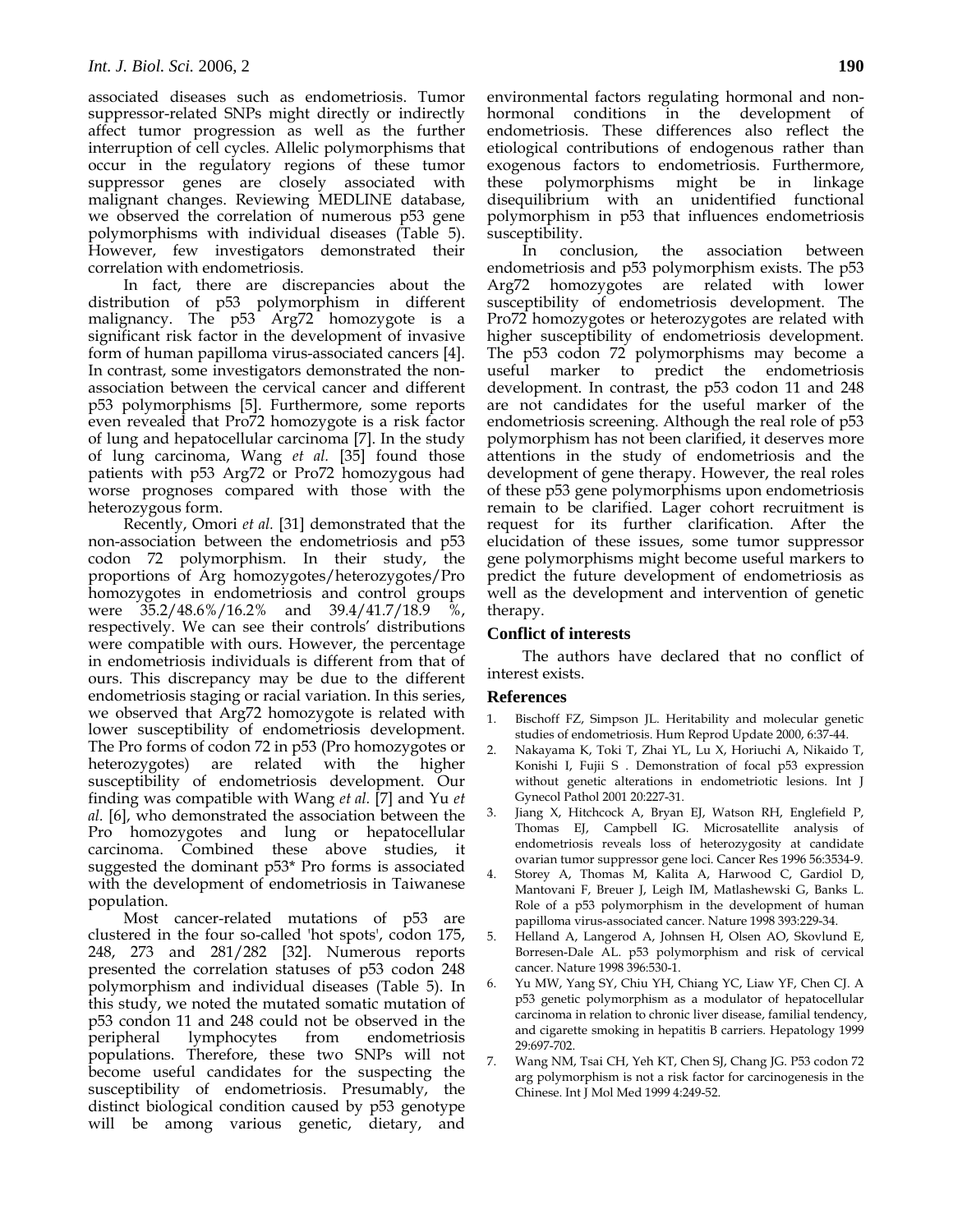- 8. Bischoff FZ, Heard M, Simpson JL. Somatic DNA alterations in endometriosis: high frequency of chromosome 17 and p53 loss in late-stage endometriosis. J Reprod Immunol 2002 55:49-64.
- 9. Mhawech P, Kinkel K, Vlastos G, Pelte MF. Ovarian carcinomas in endometriosis: an immunohistochemical and comparative genomic hybridization study. Int J Gynecol Pathol 2002 21:401-6.
- 10. Vercellini P, Trecca D, Oldani S, Fracchiolla NS, Neri A, Crosignani PG. Analysis of p53 and ras gene mutations in endometriosis. Gynecol Obstet Invest 1994 38:70-1.
- 11. Schneider J, Jimenez E, Rodriguez F, del Tanago JG. c-myc, cerb-B2, nm23 and p53 expression in human endometriosis. Oncol Rep 1998 5:49-52.
- 12. Horiuchi A, Osada R, Nakayama K, Toki T, Nikaido T, Fujii S. Ovarian yolk sac tumor with endometrioid carcinoma arising from endometriosis in a postmenopausal woman, with special reference to expression of alpha-fetoprotein, sex steroid receptors, and p53. Gynecol Oncol 1998;70:295-9
- 13. Butz J, Wickstrom E, Edwards J. Characterization of mutations and loss of heterozygosity of p53 and K-ras2 in pancreatic cancer cell lines by immobilized polymerase chain reaction. BMC Biotechnol 2003 3:11.
- 14. Goldman MB, Cramer DW. Current concepts in endometriosis. Prog Clin Biol Res 1989 323:17-23.
- 15. Strathy JH, Molgaard CA, Coulam CB, Melton LJ III. Endometriosis and infertility: a laparoscopic study of endometriosis among fertile and infertile women. Fertil Steril 1982 38:667-72.
- 16. Treloar SA, O'Connor DT, O'Connor VM, Martin NG. Genetic influences on endometriosis in an Australian twin sample. Fertil Steril 1999 71:701-10.
- 17. Jiang X, Morland SJ, Hitchocock A, Thomas EJ, Campbell IG. Allelotyping of endometriosis with adjacent ovarian carcinoma reveals evidence of a common lineage. Cancer Res 1998 58:1707-12
- 18. Kosugi Y, Elias S, Malinak LR, Nagata J, Isaka K, Takayama M, Simpson JL, Bischoff FZ. Increased heterogeneity of chromosome 17 aneuploidy in endometriosis. Am J Obstet Gynecol 1999 180:792-7.
- 19. Levine AJ. p53, the cellular gatekeeper for growth and division. Cell 1997 88:323-31.
- 20. Harris CC, Hollstein M. Clinical implications of the p53 tumorsuppressor gene. N Eng J Med 1993 329:1318-27.
- 21. Loging WT, Reisman D. Elevated expression of ribosomal protein genes L37, RPP-1, and S2 in the presence of mutant p53. Cancer Epidemiol Biomarkers Prev 1999 8:1011-6.
- 22. Zehbe I, Voglino G, Wilander E, Genta F, Tommasion M. Codon 72 polymorphism of p53 and its association with cervical cancer. Lancet 1999 354:218-9.
- 23. Kupryjanczyk J, Bell DA, Yandell DW, Scully RE, Thor AD. p53 expression in ovarian borderline tumors and stage I carcinomas. Am J Clin Pathol 1994 102:671-6.
- 24. Esrig D, Elmajian D, Groshen S, Freeman JA, Stein JP, Chen SC, Nichols PW, Skinner DG, Jones PA, Cote RJ. Accumulation of nuclear p53 and tumor progression in bladder cancer. N Eng J Med 1994 331:1259-64.
- 25. Steiner MS, Zhang X, Wang Y, Lu Y. Growth inhibition of prostate cancer by an adenovirus expressing a novel tumor suppressor gene, pHyde. Cancer Res 2000 60:4419-25.
- 26. Takeda A, Shimada H, Nakajima K, Suzuki T, Hori S, Hayashi H, Arima M, Kouzu T, Ochiai T, Isono K. Impact of circulating p53 autoantibody monitoring after endoscopic resection in mucosal gastric cancer. Endoscopy 2000 32:740-1.
- 27. Nutt CL, Noble M, Chambers AF, Cairncross JG. Differential expression of drug resistance genes and chemosensitivity in glial cell lineages correlate with differential response of

oligodendrogliomas and astrocytomas to chemotherapy. Cancer Res 2000 60:4812-8.

- 28. Miyazaki T, Kato H, Shitara Y, Yoshikawa M, Tajima K, Masuda N, Shouji H, Tsukada K, Nakajima T, Kuwano H. Mutation and expression of the metastasis suppressor gene KAI1 in esophageal squamous cell carcinoma. Cancer 2000 89:955-62.
- 29. Pich A, Margaria E, Chiusa L. Oncogenes and male breast carcinoma: c-erbB-2 and p53 coexpression predicts a poor survival. J Clin Oncol 2000 18:2948-56.
- 30. Boley SE, Anderson EE, French JE, Donehower LA, Walker DB, Recio L. Loss of p53 in benzene-induced thymic lymphomas in p53+/- mice: evidence of chromosomal recombination. Cancer Res 2000 60:2831-5.
- 31. Omori S, Yoshida S, Kennedy SH, Negoro K, Hamana S, Barlow DH, Maruo T. Polymorphism at codon 72 of the p53 gene is not associated with endometriosis in a Japanese population. J Soc Gynecol Investig 2004 11:232-6.
- 32. Kawamura M, Yamashita T, Segawa K, Kaneuchi M, Shindoh M, Fujinaga K. The 273rd codon mutants of p53 show growth modulation activities not correlated with p53-specific transactivation activity. Oncogene 1996 12:2361-7.
- 33. Hongyo T, Buzard GS, Palli D, Weghorst CM, Amorosi A, Galli M, Caporaso NE, Fraumeni JF Jr, Rice JM. Mutations of the Kras and p53 genes in gastric adenocarcinomas from a highincidence region around Florence, Italy. Cancer Res 1995 55:2665-72.
- 34. Shen H, Solari A, Wang X, Zhang Z, Xu Y, Wang L, Hu X, Guo J, Wei Q. P53 codon 72 polymorphism and risk of gastric cancer in a Chinese population. Oncol Rep 2004 11:1115-20.
- 35. Shen H, Liu Z, Strom SS, Spitz MR, Lee JE, Gershenwald JE, Ross MI, Mansfield PF, Duvic M, Ananthaswamy HN, Wei Q. p53 codon 72 Arg homozygotes are associated with an increased risk of cutaneous melanoma. J Invest Dermatol 2003 121:1510-4.
- 36. Matakidou A, Eisen T, Houlston RS. TP53 polymorphisms and lung cancer risk: a systematic review and meta-analysis. Mutagenesis 2003 18:377-85.
- 37. Papadakis ED, Soulitzis N, Spandidos DA. Association of p53 codon 72 polymorphism with advanced lung cancer: the Arg allele is preferentially retained in tumours arising in Arg/Pro germline heterozygotes. Br J Cancer 2002 87:1013-8.
- 38. Langerod A, Bukholm IR, Bregard A, Lonning PE, Andersen TI, Rognum TO, Meling GI, Lothe RA, Borresen-Dale AL. The TP53 codon 72 polymorphism may affect the function of TP53 mutations in breast carcinomas but not in colorectal carcinomas. Cancer Epidemiol Biomarkers Prev 2002 11:1684-8.
- 39. Lin SR, Lee YJ, Tsai JH. Mutations of the p53 gene in human functional adrenal neoplasms. J Clin Endocrinol Metab 1994 78:483-91.
- 40. Niu Y, Yan Y, Ji J, Luo B. A study of p53 gene mutations in squamous cell carcinoma in eyes. Zhonghua Yan Ke Za Zhi 1999 35:219-22
- 41. Hussain SP, Amstad P, Raja K, Sawyer M, Hofseth L, Shields PG, Hewer A, Phillips DH, Ryberg D, Haugen A, Harris CC. Mutability of p53 hotspot codons to benzo(a)pyrene diol epoxide (BPDE) and the frequency of p53 mutations in nontumorous human lung. Cancer Res 2001 61:6350-5.
- 42. Manahan KJ, Taylor DD, Gercel-Taylor C. Clonal heterogeneity of p53 mutations in ovarian cancer. Int J Oncol 2001 19:387-94.
- 43. Wang JY, Lin SR, Hsieh JS, Hsu CH, Huang YS, Huang TJ. Mutations of p53 gene in gastric carcinoma in Taiwan. Anticancer Res 2001 21:513-20.
- 44. Hussain SP, Amstad P, Raja K, Ambs S, Nagashima M, Bennett WP, Shields PG, Ham AJ, Swenberg JA, Marrogi AJ, Harris CC. Increased p53 mutation load in noncancerous colon tissue from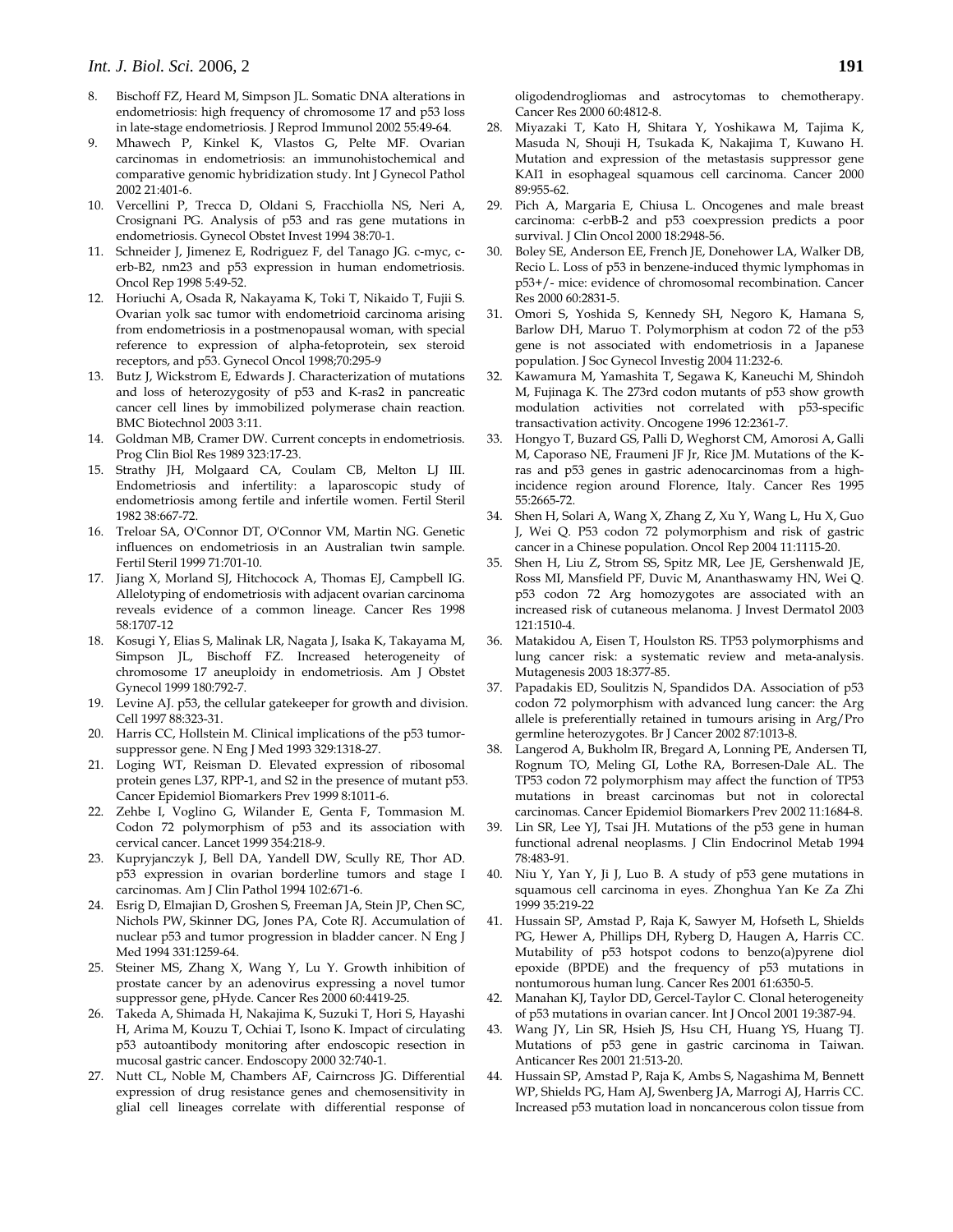ulcerative colitis: a cancer-prone chronic inflammatory disease. Cancer Res 2000 60:3333-7.

- 45. Zhou M, Gu L, Yeager AM, Findley HW. Sensitivity to Fasmediated apoptosis in pediatric acute lymphoblastic leukemia is associated with a mutant p53 phenotype and absence of Bcl-2 expression. Leukemia 1998 12:1756-63.
- 46. Wu MT, Chen MC, Wu DC. Influences of lifestyle habits and p53 codon 72 and p21 codon 31 polymorphisms on gastric cancer risk in Taiwan. Cancer Lett 2004 205:61-8.
- 47. Koushik A, Platt RW, Franco EL. p53 codon 72 polymorphism and cervical neoplasia: a meta-analysis review. Cancer Epidemiol Biomarkers Prev 2004 13:11-22.

## **Figures and Tables**

- 48. Pillai MR, Sreevidya S, Pollock BH, Jayaprakash PG, Herman B. Polymorphism at codon 72 of p53, human papillomavirus, and cervical cancer in South India. J Cancer Res Clin Oncol 2002 128:627-31
- 49. Inserra P, Abrahamsen M, Papenfuss M, Giuliano AR. Ethnic variation of the P53 codon 72 polymorphism, HPV persistence, and cervical cancer risk. Int J STD AIDS 2003 14:800-4.
- 50. Manfredi S, Masetti S, Botto N, Colombo MG, Terrazzi M, Vassalle C, Biagini A, Andreassi MG. P53 codon 72 polymorphism in coronary artery disease: no evidence for association with increased risk or micronucleus frequency. Environ Mol Mutagen 2002 40:110-5.

| Table 1. The primer sequences and PCR conditions for p53 codon 11, 72 and 248 gene polymorphisms |  |  |  |  |  |  |  |  |
|--------------------------------------------------------------------------------------------------|--|--|--|--|--|--|--|--|
|--------------------------------------------------------------------------------------------------|--|--|--|--|--|--|--|--|

| Polymorphisms<br>(locations) | Primers sequences $(5'-3')^*$                                            |       | Denature Annealing Extention<br>$({\rm ^\circ C/sec})$ ( ${\rm ^\circ C/sec})$ ( ${\rm ^\circ C/sec}$ ) |       | Restriction<br>enzyme ( $\rm{C/min}$ )                                               | <b>SNP</b><br>sequence            | Allele<br>(a.a.) | <b>DNA</b><br>fragment<br>size (bp) |
|------------------------------|--------------------------------------------------------------------------|-------|---------------------------------------------------------------------------------------------------------|-------|--------------------------------------------------------------------------------------|-----------------------------------|------------------|-------------------------------------|
| p53 codon 11                 | $F-$<br>CTTGGGTTGTGGTGAAACATTG;<br>$R-$<br><b>GTCAGTCCCATGAATTTTCGCT</b> | 94/30 | 55/30                                                                                                   | 72/30 | 1 unit $Taq$ I in 10<br>$\mu$ L buffer at 65 $\circ$ C<br>for 30 min                 | GAG (wild)<br>CAG/AAG<br>(mutant) | Glu<br>Gln/Lvs   | $239+140$<br>379                    |
| p53 codon 72                 | F-TCCCCCTTGCCGTCCCAA;<br>R-CGTGCAAGTCACAGACTT                            | 95/30 | 58/30                                                                                                   | 72/45 | 1 unit $BstU$ in 10<br>$\mu$ L buffer at 37 $\circ$ C<br>for $30 \text{ min}$        | CGC (wild)<br>CCC.<br>(mutant)    | Arg<br>Pro       | 279<br>$160 + 119$                  |
| p53 codon 248<br>(exon 7)    | $F-$<br>TAGGTTGGCTCTGACTGTACCA;<br>$R-$<br>TGTGATGAGAGGTGGATGGGTA        | 94/30 | 58/30                                                                                                   | 72/30 | 1 unit <i>Hap</i> II in 10<br>$\mu$ L buffer at 65 $\circ$ C<br>for $30 \text{ min}$ | CGG (wild)<br>TGG/CAG<br>(mutant) | Arg<br>Trp/Gln   | $164 + 69$<br>233                   |

\*F and R indicate forward and reverse primers

# **Table 2.** Genotype and allele frequency of p53 codon 11 polymorphisms in populations with and without endometriosis.

|                     | Endometriosis $n=148$ (%) | Non-endometriosis $n=150$ (%) | <i>p</i> -value |
|---------------------|---------------------------|-------------------------------|-----------------|
| Genotype            |                           |                               | NS              |
| Glu/Glu             | 148 (100)                 | 150 (100)                     |                 |
| Glu / Gln, Glu/Lys, |                           |                               |                 |
| Gln/Gln, Lys / Lys  |                           |                               |                 |
| Allele frequency    |                           |                               |                 |
| Glu                 | 296 (100)                 | 300 (100)                     | <b>NS</b>       |
| Gln                 |                           |                               |                 |
| Lys                 |                           |                               |                 |

### **Table 3.** Genotype and allele frequency of p53 codon 72 polymorphisms in populations with and without endometriosis.

|                  | Endometriosis $n=148$ (%) | Non-endometriosis $n=150$ (%) | <i>p</i> -value |
|------------------|---------------------------|-------------------------------|-----------------|
| Genotype         |                           |                               | 0.0001          |
| Arg/Arg          | 14(9.5)                   | 47(31.4)                      |                 |
| Arg / Pro        | 98 (66.2)                 | 74 (49.3)                     |                 |
| Pro/Pro          | 36(24.3)                  | 29(19.3)                      |                 |
| Allele frequency |                           |                               | 0.001           |
| Arg              | 126(42.6)                 | 168 (56)                      |                 |
| Pro              | 170 (57.4)                | 132 (44)                      |                 |

NS: non-significantly different

## **Table 4.** Genotype and allele frequency of p53 codon 248 polymorphisms in populations with and without endometriosis.

|                  | Endometriosis, $n=148$ (%) | Non-endometriosis, n=150 (%) | <i>p</i> -value |
|------------------|----------------------------|------------------------------|-----------------|
| Genotype         |                            |                              | NS              |
| Arg/Arg          | 148 (100)                  | 150 (100)                    |                 |
| Arg/Trp, Arg/Gln |                            |                              |                 |
| Trp/Trp, Gln/Gln |                            |                              |                 |
| Allele frequency |                            |                              | NS.             |
| Arg              | 296 (100)                  | 300 (100)                    |                 |
| l'rp             |                            |                              |                 |
| Gln              |                            |                              |                 |

NS: non-significantly different